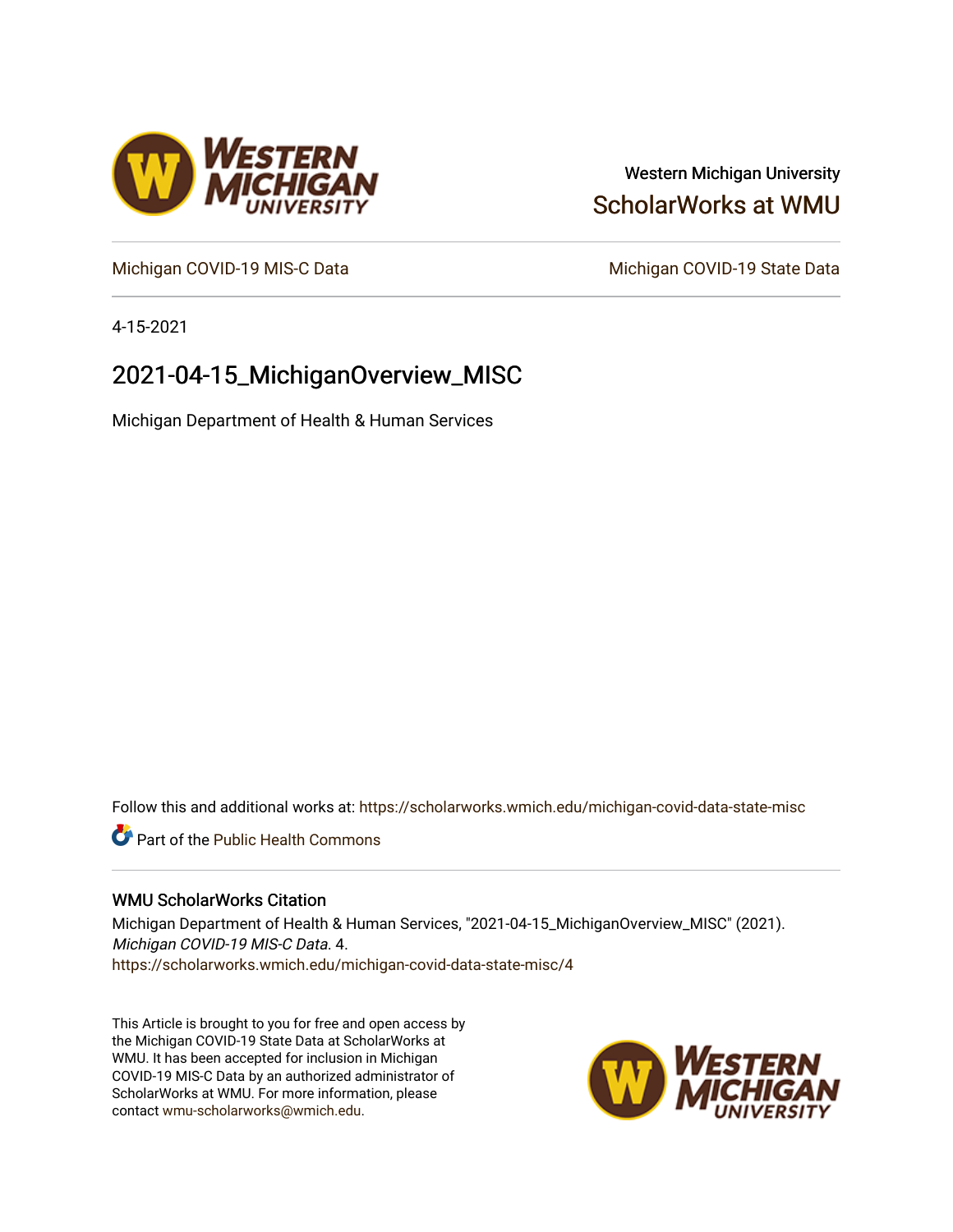# **MIS-C Data and Reporting**

#### **What is MIS-C?**

Multisystem Inflammatory Syndrome in Children (MIS-C) is a condition in children and adolescents under 21 years of age where multiple organ systems become inflamed or dysfunctional which occurs in association with illness. Children with MIS-C may have a fever and various symptoms, including abdominal (gut) pain, vomiting, diarrhea, neck pain, rash, bloodshot eyes, or feeling extra tired. We do not yet know what causes MIS-C. However, many children with MIS-C were infected with the virus that causes COVID-19, or had been around someone with COVID-19.

Health care providers and local health departments are asked to maintain a high degree of suspicion for MIS-C in pediatric and adolescent patients presenting with symptoms similar to Kawasaki Disease or ill individuals who have been previously exposed to COVID-19 with signs and symptoms. Patients have presented with persistent fever\*, hypotension, multiorgan (cardiac, gastrointestinal, renal, hematologic, dermatologic, and neurologic) involvement, and elevated inflammatory markers. Respiratory symptoms have been present in some, but are not a common finding.

\*Persistent fever is a measured fever of 100.4°F (38.0°C) or greater for at least 24 hours, or report of subjective fever lasting at least 24 hours.

#### **Reported Cases of Multisystem Inflammatory Syndrome in Children (MIS-C)**

*Data will be updated on the first and third Thursdays of the month.*

| Multisystem Inflammatory Syndrome in Children (MIS-C) Michigan Data Summary 4/15/2021 |                       |  |  |  |
|---------------------------------------------------------------------------------------|-----------------------|--|--|--|
| # Cases Confirmed and Reported to CDC*                                                | 101                   |  |  |  |
| MIS-C associated Deaths                                                               | 5 or fewer            |  |  |  |
| Cases admitted to ICU                                                                 | 71 (70.3%)            |  |  |  |
| <b>Onset Date Range</b>                                                               | 04/14/20 to 3/13/2021 |  |  |  |
| Age Range                                                                             | $0-20$ years          |  |  |  |

## \*Meets CDC Case definition **<https://emergency.cdc.gov/han/2020/han00432.asp>**

#### **DEMOGRAPHIC INFORMATION (N=101)**

| <b>Age Group</b> | Count  | %             | Race                          | Count | $\%$  |
|------------------|--------|---------------|-------------------------------|-------|-------|
| $0-4$ yrs        | 25     | 24.7%         | <b>Black/African American</b> | 38    | 37.6% |
| 5-10 yrs         | 43     | 42.6%         | Caucasian                     | 46    | 45.6% |
| $>10$ yrs        | 33     | 32.7%         | All Others / Unknown          | 17    | 16.8% |
| Gender           | Counts | $\frac{0}{0}$ | Ethnicity                     | Count | %     |
| Male             | 56     | 55.4%         | Not Hispanic or Latino        | 64    | 63.4% |
| Female           | 45     | 44.6%         | Hispanic or Latino            | 11    | 10.9% |
| Unknown          |        | 0.0%          | <b>Unknown</b>                | 26    | 25.7% |